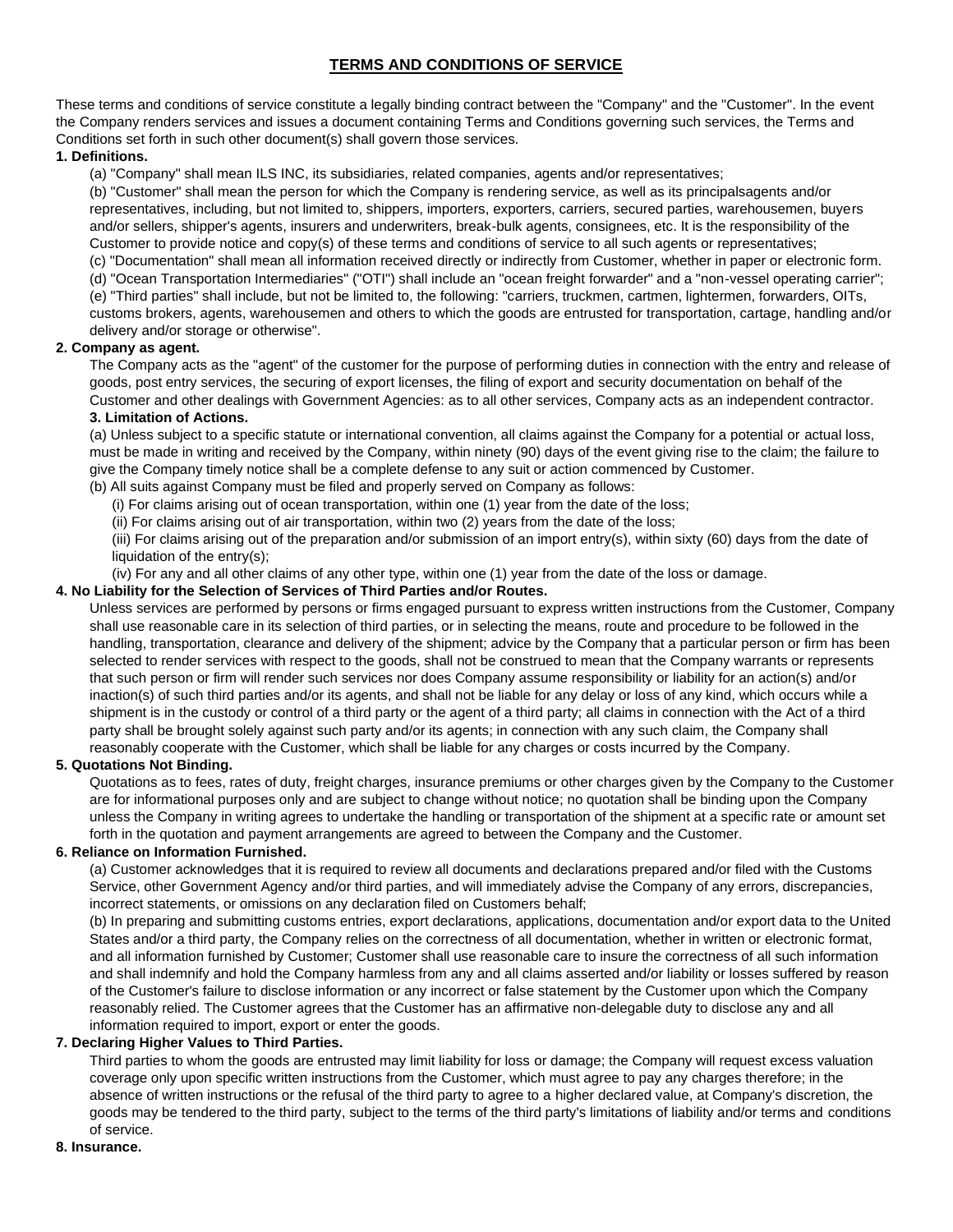Unless requested to do so in writing and confirmed to Customer in writing, Company is under no obligation to procure insurance on Customer's behalf; in all cases, Customer shall pay all premiums and costs in connection with procuring requested insurance.

# **9. Disclaimers; Limitation of Liability.**

(a) Except as specifically set forth herein, Company makes no express or implied warranties in connection with its services; (b) In connection with all services performed by the Company, Customer may obtain additional liability coverage, up to the actual or declared value of the shipment or transaction, by requesting such coverage and agreeing to make payment therefore, which request must be confirmed in writing by the Company prior to rendering services for the covered transaction(s).

(c) In the absence of additional coverage under (b) above, the Company's liability shall be limited to the following:

(i) where the claim arises from activities other than those relating to customs brokerage, \$50.00 per shipment or transaction, or

(ii) where the claim arises from activities relating to "Customs Business," \$50.00 per entry or the amount of brokerage fees paid to Company for the entry, whichever is less;

# **10. Advancing money.**

All charges must be paid by Customer in advance unless the Company agrees in writing to extend credit to customer; the granting of credit to a Customer in connection with a particular transaction shall not be considered a waiver of this provision by the Company.

# **11. Indemnification/Hold Harmless.**

The Customer agrees to indemnify, defend, and hold the Company harmless from any claims and/or liability, fines, penalties, and/or attorney's fees arising from the importation or exportation of customers merchandise and/or any conduct of the Customer, including but not limited to the inaccuracy of entry, export or security data supplied by Customer or its agent or representative, which violates and Federal, State and/or other laws, and further agrees to indemnify and hold the Company harmless against any and all liability, loss, damages, costs, claims, penalties, fines and/or expenses, including but not limited to reasonable attorney's fees, which the Company may hereafter incur, suffer or be required to pay by reason of such claims; in the event that any claim, suit or proceeding is brought against the Company, it shall give notice in writing to the Customer by mail at its address on file with the Company.

# **12. C.O.D. or Cash Collect Shipments.**

Company shall use reasonable care regarding written instructions relating to "Cash/Collect" on "Deliver (C.O.D.)" shipments, bank drafts, cashier's and/or certified checks, letter(s) of credit and other similar payment documents and/or instructions regarding collection of monies but shall not have liability if the bank or consignee refuses to pay for the shipment.

# **13. Costs of Collection.**

In any dispute involving monies owed to Company, the Company shall be entitled to all costs of collection, including reasonable attorney's fees and interest at 6% per annum or the highest rate allowed by law, whichever is less, unless a lower amount is agreed to by Company.

### **14. General Lien and Right to Sell Customer's Property.**

(a) Company shall have a general and continuing lien on any and all property of Customer coming into Company's actual or constructive possession or control for monies owed to Company with regard to the shipment on which the lien is claimed, a prior shipment(s) and/or both;

(b) Company shall provide written notice to Customer of its intent to exercise such lien, the exact amount of monies due and owing, as well as any on-going storage or other charges; Customs shall notify all parties having an interest in its shipment(s) of Company's rights and/or the exercise of such lien.

(c) Unless, within thirty days of receiving notice of lien, Customer posts cash or letter of credit at sight, or, if the amount due is in dispute, an acceptable bond equal to 110% of the value of the total amount due, in favor of Company, guaranteeing payment of the monies owed, plus all storage charges accrued or to be accrued, Company shall have the right to sell such shipment(s) at public or private sale or auction and any net proceeds remaining thereafter shall be refunded to Customer.

### **15. No Duty To Maintain Records For Customer.**

Customer acknowledges that pursuant to Sections 508 and 509 of the Tariff Act, as amended (19 U.S.C. §1508 and 1509), it has the duty and is solely liable for maintaining all records required under the Customs and/or other Laws and Regulations of the United States; unless otherwise agreed to in writing, the Company shall only keep such records that it is required to maintain by Statute(s) and/or Regulation(s), but not act as a "recordkeeper" or "recordkeeping agent" for Customer.

# **16. Obtaining Binding Rulings, Filing Protests, etc.**

Unless requested by Customer in writing and agreed to by Company in writing, Company shall be under no obligation to undertake any pre- or post Customs release action, including, but not limited to, obtaining binding rulings, advising of liquidations, filing of petition(s) and/or protests, etc.

### **17. Preparation and Issuance of Bills of Lading.**

Where Company prepares and/or issues a bill of lading, Company shall be under no obligation to specify thereon the number of pieces, packages and/or cartons, etc.; unless specifically requested to do so in writing by Customer or its agent and Customer agrees to pay for same, Company shall rely upon and use the cargo weight supplied by Customer.

# **18. No Modification or Amendment Unless Written.**

These terms and conditions of service may only be modified, altered or amended in writing signed by both Customer and Company; any attempt to unilaterally modify, alter or amend same shall be null and void.

### **19. Compensation of Company.**

The compensation of the Company for its services shall be included with and is in addition to the rates and charges of all carriers and other agencies selected by the Company to transport and deal with the goods and such compensation shall be exclusive of any brokerage, commissions, dividends, or other revenue received by the Company from carriers, insurers and others in